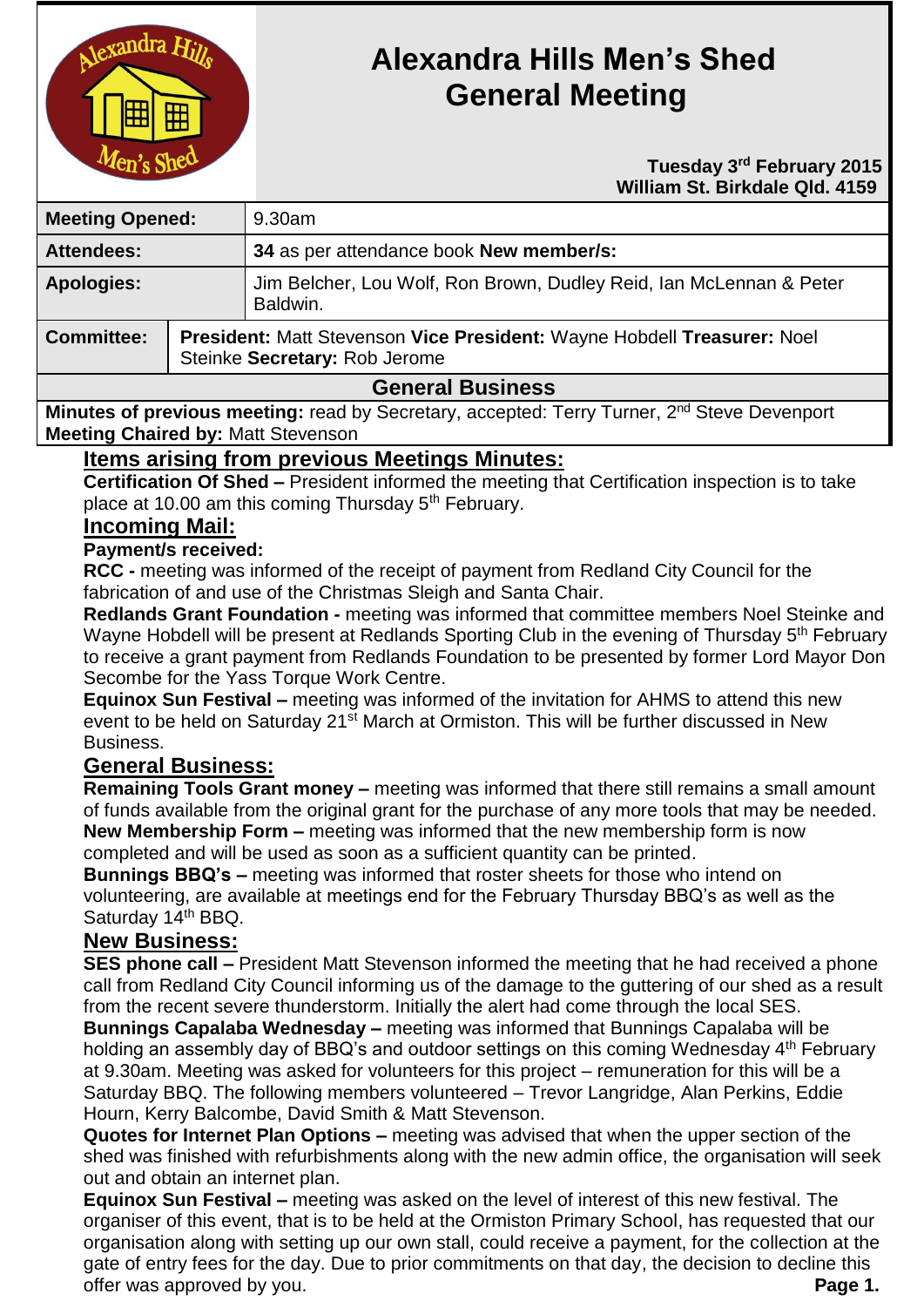#### **CONTINUED..................New Business: Page 2.**

**QMSA Carina Men's Shed –** meeting was informed that the Carina Men's Shed will be hosting a special meeting today of the Queensland Men's Shed Association at 1.30pm with a number of items to be discussed – Buderim Men's Shed EXPO  $27<sup>th</sup>$  March – cost \$15 per member, Shed's to bring own gazebo's. A.H.M.S. will cover the costs of member's who will be displaying on the day. The \$15.00 includes morning tea, lunch and afternoon tea. RSVP by 28th February. Other food items may be purchased if required.

**Workshop Supervisor –** meeting was informed that the workshop supervisor on any given day, will be in charge of all equipment use. The Supervisor on the day will wear a fluoro highly visual vest. The Supervisor will have a list of Instructors competent on the use of specific equipment. Members were reminded of the need to sign in at the main shed prior to entry to the new workshop.

**Supervisors –** an open discussion for volunteers within our organisation to be Supervisors was then held. The following members have volunteered to be Supervisors – **Matt Stevenson**, **Bryan Anderson**, **Gary Stone**, **Bernie Maguire** and new member **Ron Burley**.

**Instructors –** another open discussion for volunteers within our organisation to be Instructors was then held. The following members have volunteered to be Instructors – **Matt Stevenson**, **Eddie Hourn, Bernie Maguire**, **Max O'Connor**, **David Holder**, **Ron Brown**, **Alan Perkins**, **Bryan Anderson**, **Ron Burley** and **John Earle**. Member Bernie Maguire volunteered to supply, develop and update when necessary, a book listing the volunteered Instructors.

**Safety Wear in Workshop –** the following items are to be mandatory worn while in the confines of the Workshop – **Closed in Shoes** and **Eye Protection.** Perspex eye protection wear is available at Workshop Entrance. Bernie Maguire volunteered to move one of two (2) **First Aid Kits** to the New Workshop at meetings end.

**Yard Maintenance Work –** meeting was asked who of members present would volunteer some time to perform a number of jobs at the request of Laraine (Richard past member) Shanley and Sandra (Jim current member) Belcher. The tasks to be undertaken are small repairs to a fence and some garden work. The following members volunteered their time – Max O'Connor, Bernie Maguire, Trevor Langridge and David Smith. Bernie volunteered to coordinate on this project. Secretary to email contact details to Bernie.

## **Open Forum**

**Lou Wolf / David Kohlman –** member David Kohlman addressed the meeting on behalf of absent member Lou Wolf on a number of issues. **1.** Certification of New Workshop?...as per items arising from minutes. **2.** Redland Foundation Grant?...as per incoming mail. **3.** Next instalment of Gaming Grants to be announced soon. **4.** Training for Yass Torque Work Centre Unit?...President Matt Stevenson said he was sure that training in the use this equipment was included in the cost. **5.** Would the committee agree for Lou to finalise the deal with Yass?...committee agreed **yes** to this. **6.** Has a letter been sent to Redland City Council with the request to waiver Council fees associated with the New Workshop?...President Matt Stevenson confirmed that the letter has been sent to Council. **7.** Does A.H.M.S. still want the Web Site maintained by Clique Consultancy?...President Matt Stevenson informed that he will be in discussions with Ben Warner regarding this.

**Removal of partition –** Ben Warner addressed the meeting along with Ray Reilly on the progress of the modifications to the top level area. Ben informed all that along with several other members the books & DVD's are now stored in the lower level area. Insulation to the underside of the shed roof has started to be put in place. It was brought to the attention of the meeting that work could progress at a faster rate if scaffolding was available. Member Joe Kostowski informed the meeting that he has scaffolding that he can loan for this project. This was greatly appreciated by Ben & Ray who will liaise with Joe on the collection of the scaffold equipment.

**Saturday Shed Open Dates –** a date in March, yet to be confirmed, will be the Shed's first Saturday open day. The following members have volunteered their time...Ron Brown, Ben Warner & Matt Stevenson.

**Cans of Paint –** Member Joe Kostowski informed the meeting that he will be returning a number of 10 & 20 litre cans of paint to the Shed this day.

**Missing Black Painted Steel Car Ramps –** Member Alan Perkins addressed the meeting requesting if any member knew of the whereabouts of his two (2) car ramps which had been left in the Shed's lower level area.